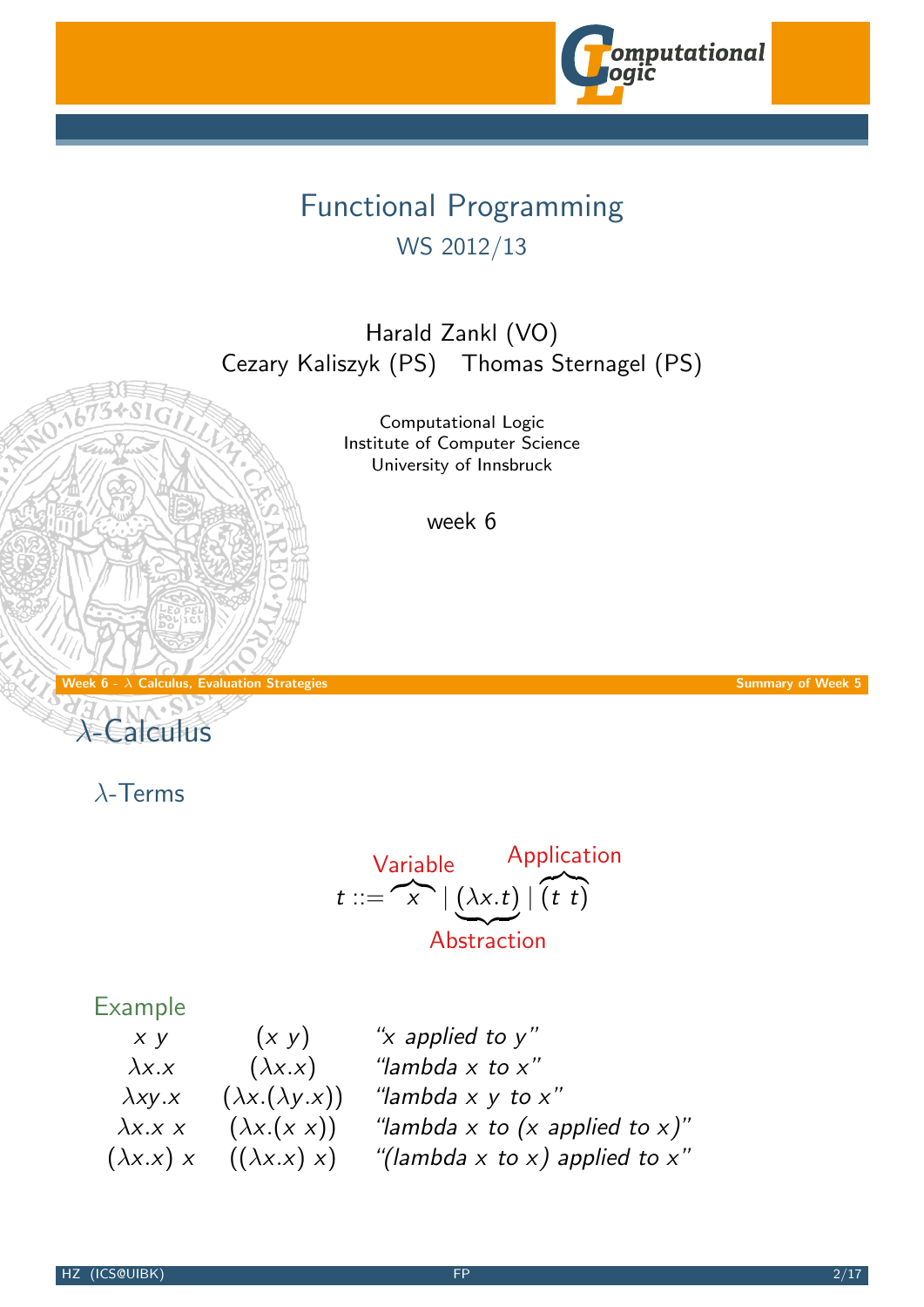### $\lambda$ -Calculus (cont'd)  $\beta$ -Reduction

the term s  $(\beta$ -)reduces to the term t in one step, i.e.,

$$
\overbrace{\mathbf{s} \rightarrow_{\beta} t}^{(\beta\text{-})\text{step}}
$$

iff there exist context  $C$  and terms  $u$ ,  $v$  s.t.

$$
s = C[(\lambda x. u) v] \qquad \text{and} \qquad t = C[u\{x/v\}]
$$

### Example

$$
K \stackrel{\text{def}}{=} \lambda xy.x
$$
  
\n
$$
I \stackrel{\text{def}}{=} \lambda x.x
$$
  
\n
$$
\Omega \stackrel{\text{def}}{=} (\lambda x.x)(\lambda x.x)
$$

HZ (ICS@UIBK) 3/17

Week  $6 - \lambda$  Calculus, Evaluation Strategies

### This Week

Practice I

OCaml introduction, lists, strings, trees

### [Theory I](#page-0-0)

lambda-calculus, evaluation strategies, induction, reasoning about functional programs

### Practice II

efficiency, tail-recursion, combinator-parsing

### Theory II

type checking, type inference

### Advanced Topics

lazy evaluation, infinite data structures, monads, ...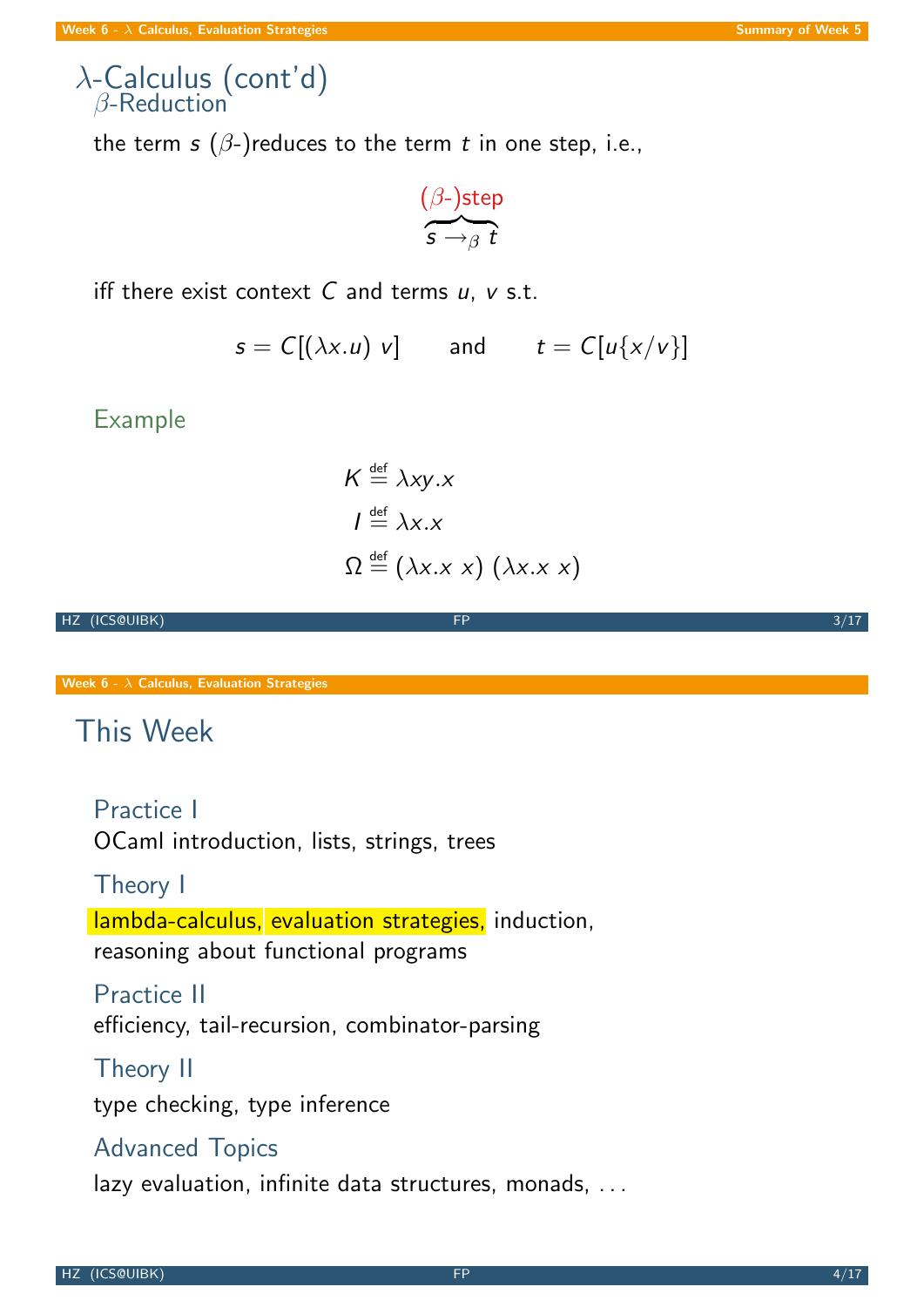### Booleans and Conditionals OCaml

- $\triangleright$  true
- $\blacktriangleright$  false
- $\triangleright$  if  $b$  then  $t$  else  $e$

### λ-Calculus

- If true  $\stackrel{\text{def}}{=} \lambda xy.x$
- **False**  $\stackrel{\text{def}}{=} \lambda xy.y$
- If  $\stackrel{\text{def}}{=} \lambda xyz.x y z$

### Example

if true 
$$
t e \rightarrow^+_\beta
$$
 true  $t e \rightarrow^+_\beta t$   
if false  $t e \rightarrow^+_\beta$  false  $t e \rightarrow^+_\beta e$ 

HZ (ICS@UIBK) 5/17

Week 6 -  $\lambda$  Calculus, Evaluation Strategies  $\lambda$ -Calculus - Data Types

### Natural Numbers Definition

$$
s^0 \t t \stackrel{\text{def}}{=} t \qquad s^{n+1} \t t \stackrel{\text{def}}{=} s \t (s^n \t t)
$$

[OCaml v](#page-0-0)s. λ-Calculus

0 
$$
\overline{0} \stackrel{\text{def}}{=} \lambda fx.x
$$
  
\n1  $\overline{1} \stackrel{\text{def}}{=} \lambda fx.f \times$   
\n1  $\overline{n} \stackrel{\text{def}}{=} \lambda fx.f^n \times$   
\n( + )  $\text{add} \stackrel{\text{def}}{=} \lambda mnfx.m f (n f x)$   
\n( \* )  $\text{mul} \stackrel{\text{def}}{=} \lambda mnf.m (n f)$   
\n( \* )  $\exp \stackrel{\text{def}}{=} \lambda mn.n.m$ 

### Example

<span id="page-2-0"></span>add  $\overline{1} \, \overline{1} \rightarrow^*_{\widehat{G}}$  $_\beta^*$  2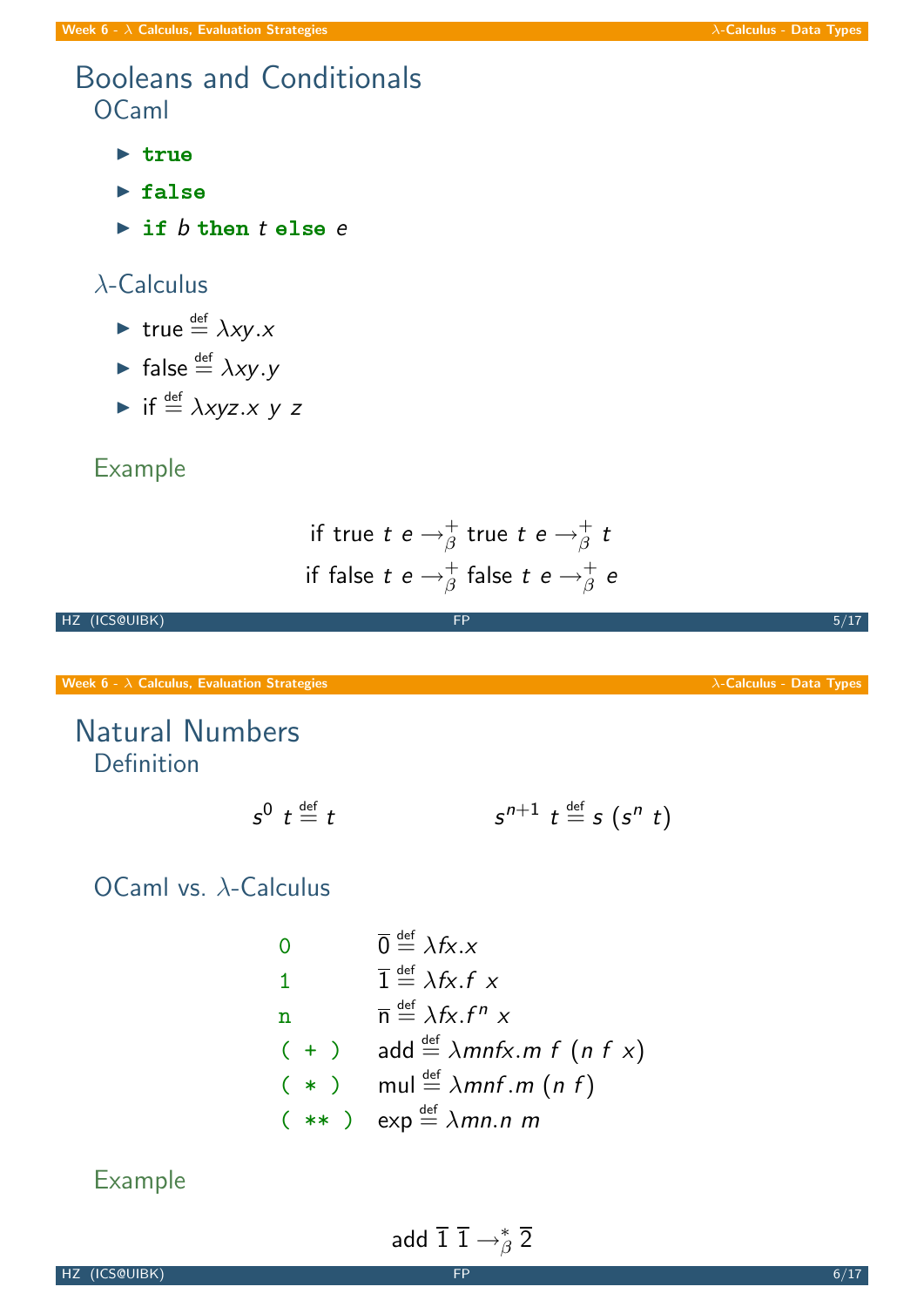### Pairs

### OCaml vs. λ-Calculus

|     |  |  | fun x y -> (x,y) pair $\stackrel{\text{def}}{=} \lambda xyf.f \times y$ |
|-----|--|--|-------------------------------------------------------------------------|
| fst |  |  | fst $\stackrel{\text{def}}{=} \lambda p.p$ true                         |
| snd |  |  | snd $\stackrel{\text{def}}{=} \lambda p.p$ false                        |

### Example

$$
\mathsf{fst}\;(\mathsf{pair}\;\overline{\mathsf{m}}\;\overline{\mathsf{n}}) \to^*_\beta \overline{\mathsf{m}}
$$



### Lists

OCaml vs. λ-Calculus

| $\therefore$                                                   | cons $\stackrel{\text{def}}{=} \lambda xy$ pair false (pair x y) |
|----------------------------------------------------------------|------------------------------------------------------------------|
| hd                                                             | hd $\stackrel{\text{def}}{=} \lambda z$ .fst (snd z)             |
| t1                                                             | tl $\stackrel{\text{def}}{=} \lambda z$ .snd (snd z)             |
| n                                                              | nil $\stackrel{\text{def}}{=} \lambda x.x$                       |
| fun $x \rightarrow x = []$ null $\stackrel{\text{def}}{=}$ fst |                                                                  |

### Example

### null nil  $\rightarrow_{\beta}^*$  $_\beta^*$  true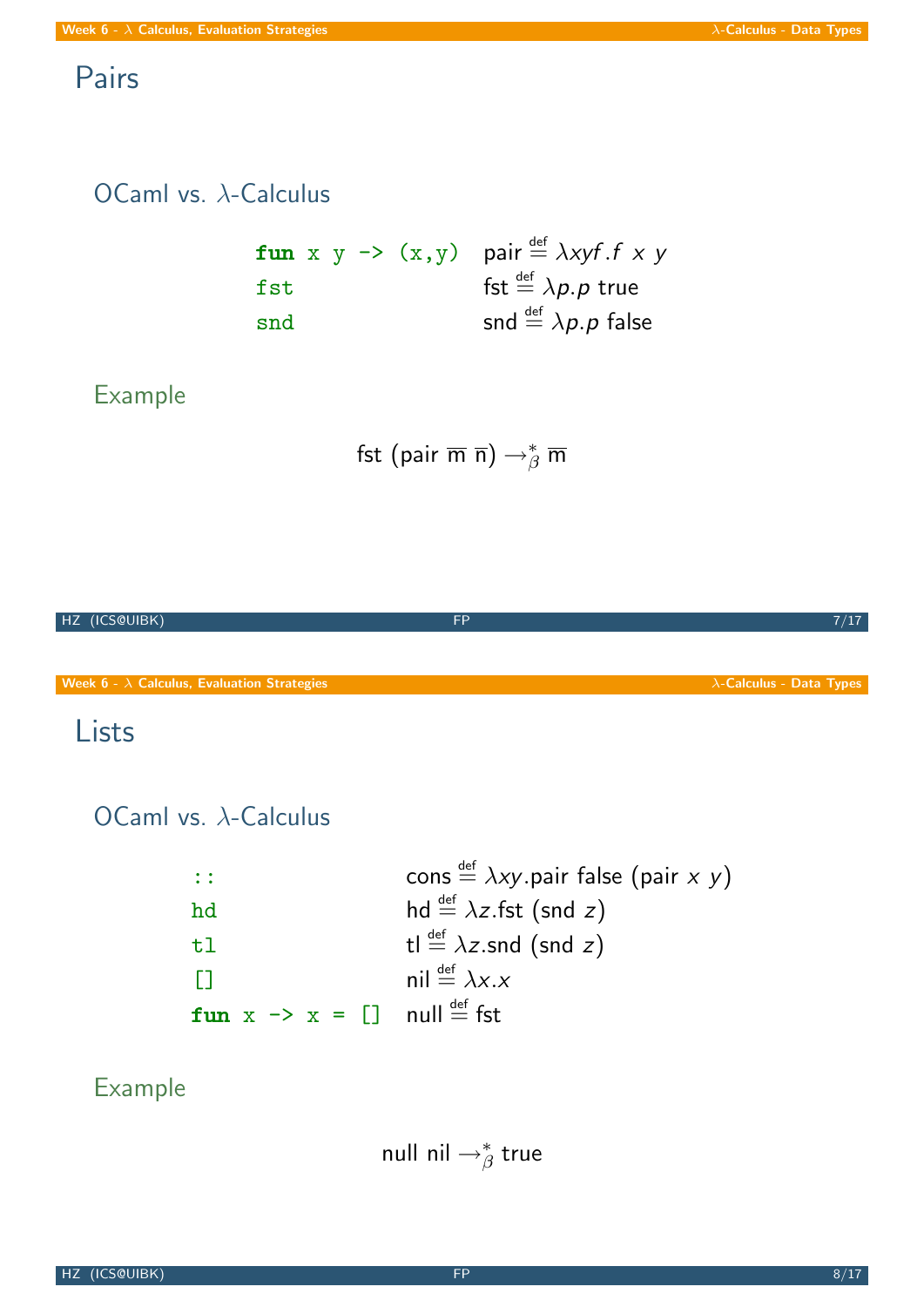### Recursion

OCaml

let rec length  $x = if x = []$  then 0 else 1 + length(tl x)

λ-Calculus

length 
$$
\stackrel{\text{def}}{=} Y (\lambda fx \cdot \text{if} (\text{null } x) \overline{0} (\text{add } \overline{1} (f (tl x))))
$$

Definition (Y-combinator)

$$
Y \stackrel{\text{def}}{=} \lambda f.(\lambda x.f(x x)) (\lambda x.f(x x))
$$

Y has fixed point property, i.e., for all  $t \in \mathcal{T(V)}$ 

<span id="page-4-0"></span>
$$
Y\ t \leftrightarrow^* t\ (Y\ t)
$$

| HZ (ICS@UIBK)                                      | <b>FP</b>                                                                                                                                     | 9/17                         |
|----------------------------------------------------|-----------------------------------------------------------------------------------------------------------------------------------------------|------------------------------|
| Week $6 - \lambda$ Calculus, Evaluation Strategies |                                                                                                                                               | <b>Evaluation Strategies</b> |
| <b>Example</b>                                     | consider let $d x = x + x$                                                                                                                    |                              |
|                                                    | $\triangleright$ the term d (d 2) can be evaluated as follows (9 possibilities)                                                               |                              |
| d <sub>4</sub>                                     | $d$ (d 2)<br>$d(2+2)$<br>$(d 2)+(d 2)$<br>$(2+2)+(d)$<br>$(d 2)+(2+2)$<br>$4+(d)2$<br>$(2+2)+(2+2)$<br>$4+(2+2)$<br>$(2+2)+4$<br>$4 + 4$<br>8 | $(d \ 2)+4$                  |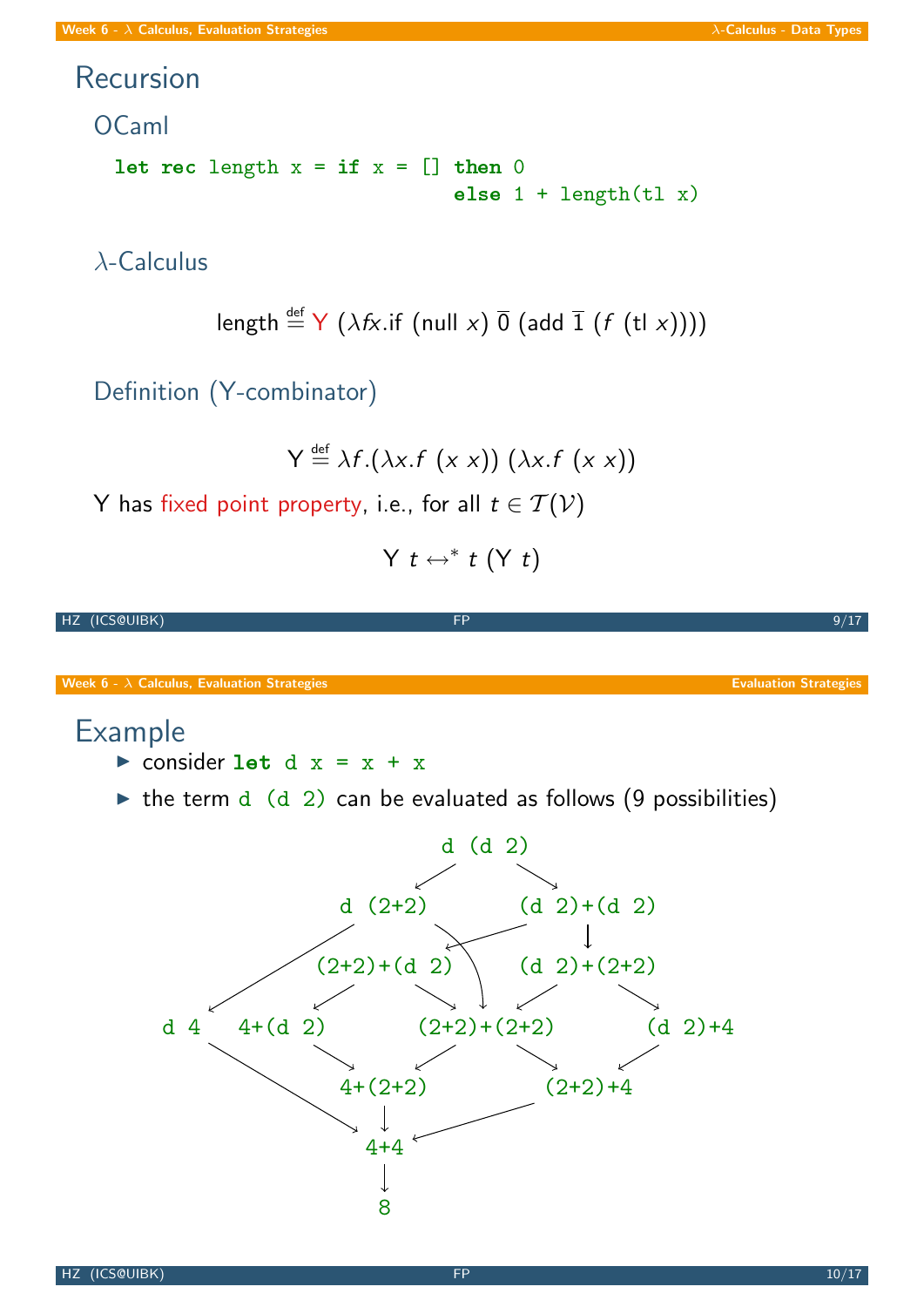# **Strategies**

**Strategy** 

- $\blacktriangleright$  fixes evaluation order
- $\triangleright$  examples: call-by-value and call-by-name

### Example let  $d x = x + x$  $\blacktriangleright$  call-by-value: d (d 2)  $\rightarrow$  d (2+2)  $\rightarrow$  d 4  $\rightarrow$  4 + 4  $\rightarrow 8$  $\blacktriangleright$  call-by-name: d (d 2)  $\rightarrow$  (d 2)+(d 2)  $\rightarrow$  (2+2)+(d 2)  $\rightarrow$  4+(d 2)  $\rightarrow$  4+(2+2)  $\rightarrow$  4+4  $\rightarrow 8$ HZ (ICS@UIBK) FP 11/17 Week 6 -  $\lambda$  Calculus, Evaluation Strategies Evaluation Strategies Evaluation Strategies Evaluation Strategies

## (Leftmost) Innermost Reduction

 $\blacktriangleright$  always reduce leftmost innermost redex

### **Definition**

[redex](#page-0-0)  $t$  of term  $u$  is innermost if it [does](#page-4-0) [not](#page-4-0) [c](#page-4-0)ontain a redex as proper subterm, i.e.,

$$
\nexists s \in \mathcal{S} \mathsf{ub}(t) \text{ s.t. } s \neq t \text{ and } s \text{ is a redex}
$$

### Example

Consider  $t = (\lambda x.(\lambda y. y) x) z$ 

- $\blacktriangleright$  ( $\lambda y. y$ ) x is innermost redex
- $\blacktriangleright$  ( $\lambda x.(\lambda y. y) \times$ ) z is redex, but not innermost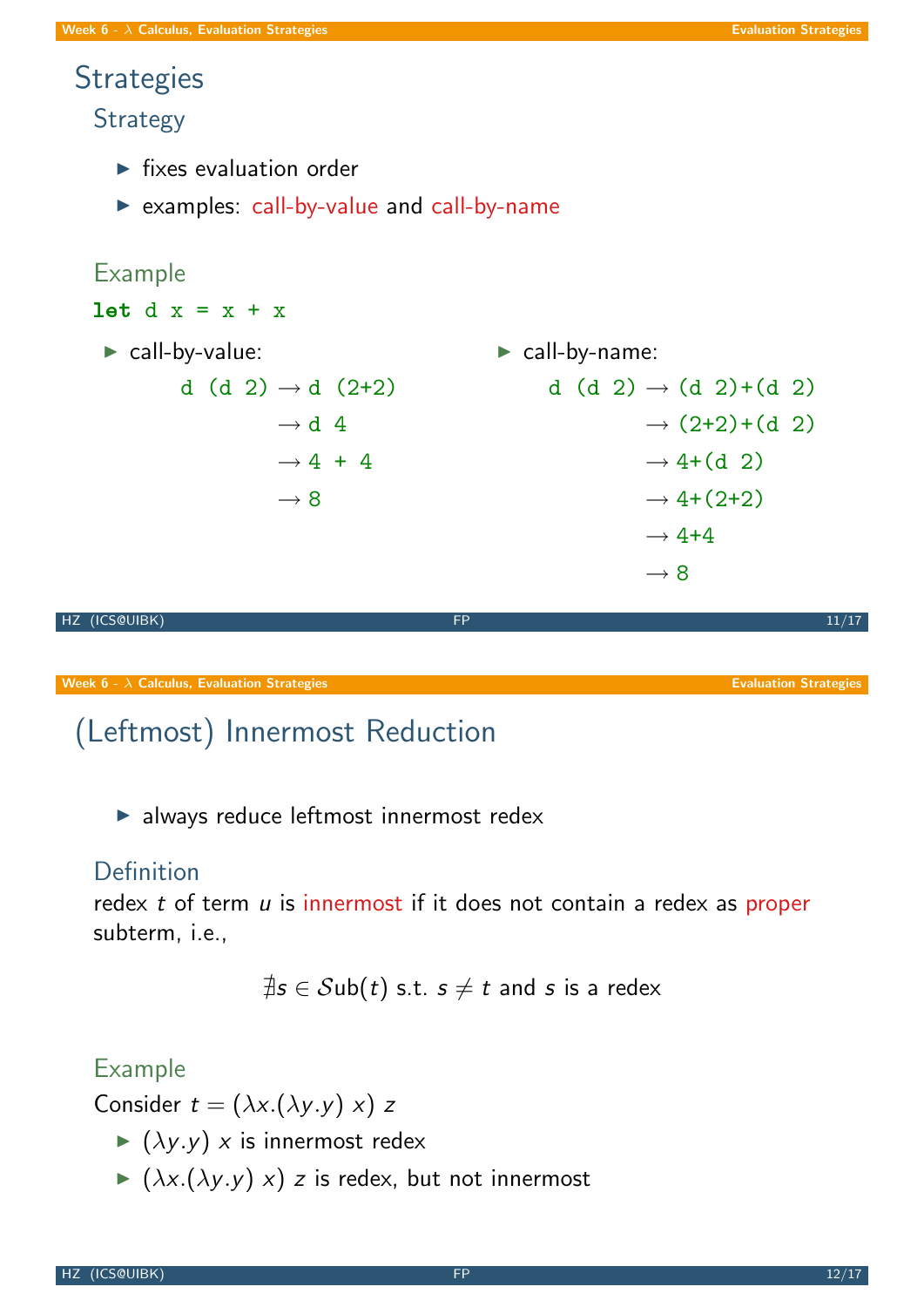## (Leftmost) Outermost Reduction

 $\blacktriangleright$  always reduce leftmost outermost redex

### Definition

redex  $t$  of term  $u$  is outermost if it is not a proper subterm of some other redex in  $u$ , i.e.,

 $\exists s \in \mathcal{S}$ ub $(u)$  s.t. s is a redex and  $t \in \mathcal{S}$ ub $(s)$  and  $s \neq t$ 

### Example

Consider  $t = (\lambda x.(\lambda y. y) x) z$ 

- $\blacktriangleright$  ( $\lambda x.(\lambda y. y)$  x) z is outermost redex
- $\blacktriangleright$  ( $\lambda y. y$ ) x is redex, but not outermost

|                                                                      | <b>FP</b> | 13/17                        |
|----------------------------------------------------------------------|-----------|------------------------------|
| HZ (ICS@UIBK)                                                        |           |                              |
|                                                                      |           |                              |
|                                                                      |           |                              |
| <b>Week 6 - <math>\lambda</math> Calculus, Evaluation Strategies</b> |           | <b>Evaluation Strategies</b> |
|                                                                      |           |                              |

## Call-by-Value

- $\blacktriangleright$  use innermost reduction
- $\triangleright$  corresponds to strict (or eager) evaluation, e.g., OCaml
- $\triangleright$  slight modification: only reduce terms that are not in WHNF

Definition (Weak head normal form) term  $t$  is in weak head normal form  $(WHNF)$  iff

 $t \neq u$  v

Example (WHNF)

\n
$$
\lambda x.x \quad (\lambda x.x) \quad y \times \quad (\lambda x.x) \quad y \quad z \times \quad \lambda x. (\lambda y.y) \quad x \times \quad x \times x
$$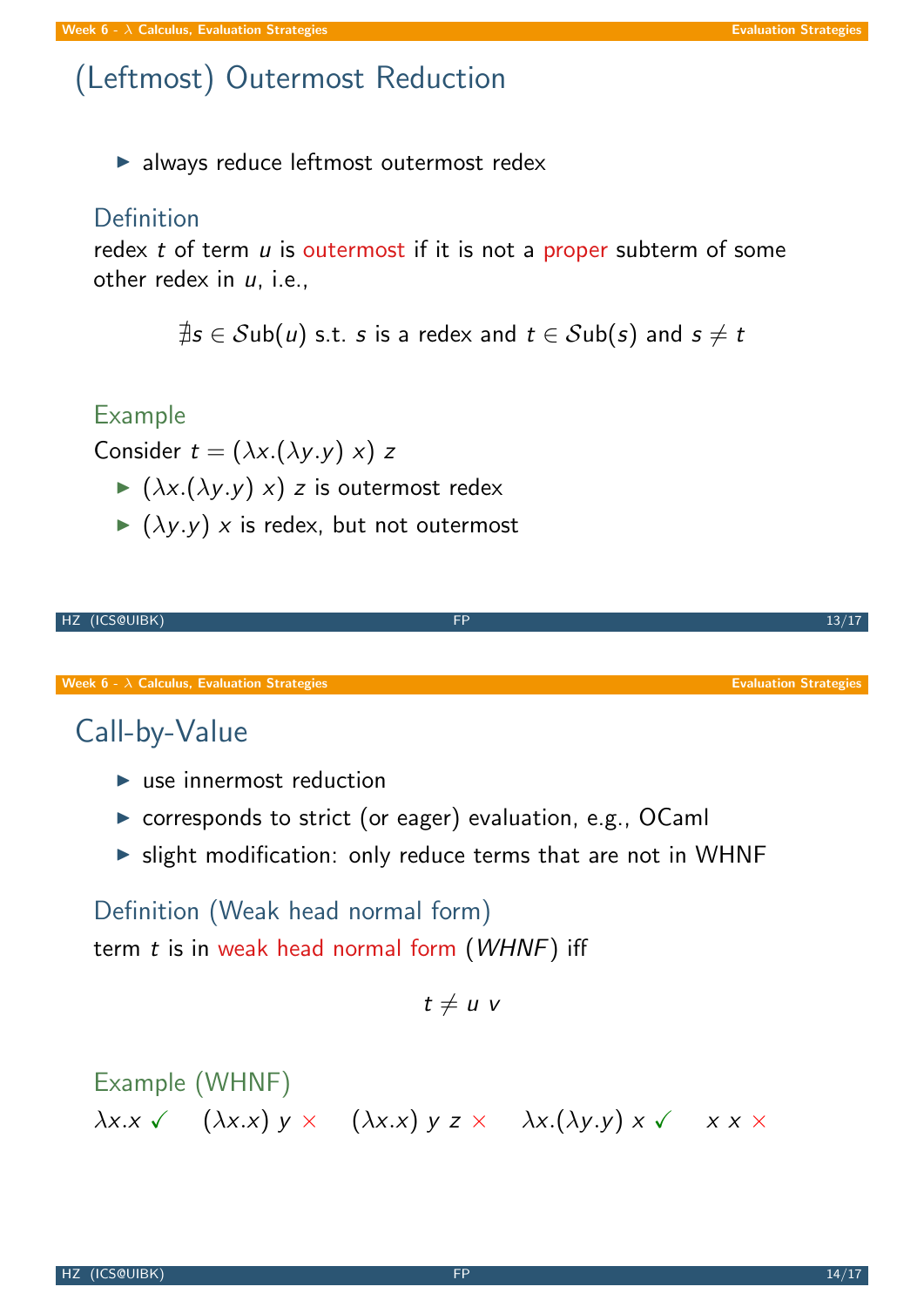### Call-by-Name

- $\blacktriangleright$  use outermost reduction
- $\triangleright$  corresponds to lazy evaluation (without memoization), e.g., Haskell
- $\triangleright$  slight modification: only reduce terms that are not in WHNF

Hz (ICSQUIBK)

\n6 - 
$$
\lambda
$$
 Calculus, Evaluation Strategies

\nThe  $\lambda$  Tree Tool LTT

\n $\lambda$  Tree Tool

developed by Stefan Widerin in bachelor project

### λ-Terms

$$
t ::= x | (\lambda x. t) | (t t)
$$

### Conventions

 $\triangleright$  nested abstractions use spaces to separate variable names, e.g.,

$$
\lambda xy.x \quad \x y.x
$$
  

$$
\lambda x_1.y \quad \x 1.y
$$